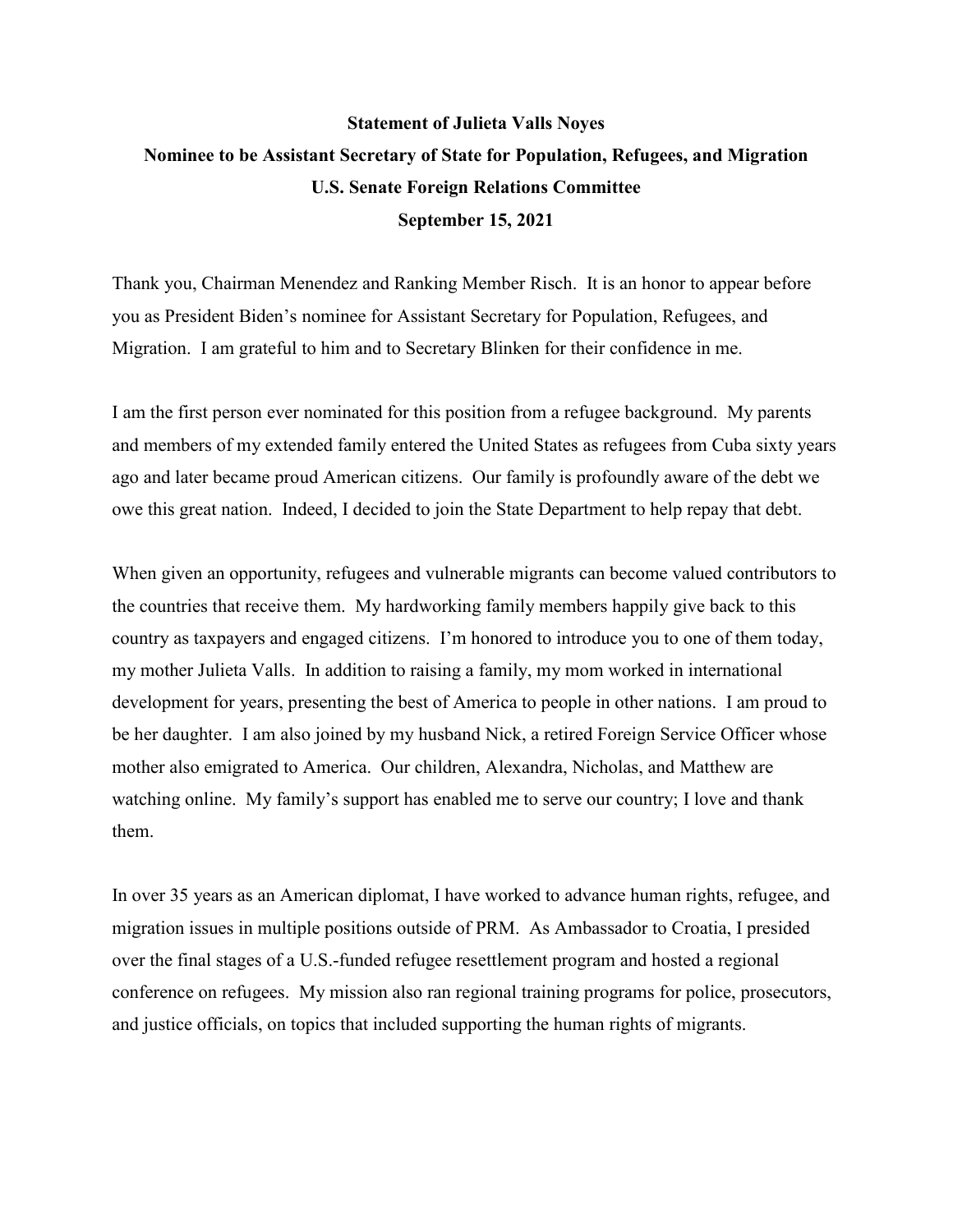As a Deputy Assistant Secretary in the European Bureau, I managed relations with eleven Western European countries and the European Union, some of our key partners in supporting atrisk populations around the world. As Deputy Chief of Mission at our Embassy to the Vatican, I worked with Church leaders, religious communities, and Catholic aid organizations on issues like combating human trafficking.

While Director for Multilateral and Global Affairs in the Democracy, Human Rights and Labor Bureau, I oversaw international negotiations on human rights resolutions at the United Nations and conducted human rights consultations with many partners. I was a member of the high-level delegations that reported to the United Nations on U.S. compliance with two international human rights treaties: the Convention Against Torture and the International Covenant on Civil and Political Rights. Earlier in my career, I worked on democracy, human rights, and foreign aid issues in the Western Hemisphere.

I would bring these experiences to bear as PRM Assistant Secretary, and if confirmed, would seek to restore America's leadership on global humanitarian and migration issues.

One of my most urgent priorities would be to help the vulnerable and displaced people of Afghanistan – wherever they may be. Sadly, there are also millions of other vulnerable populations worldwide. Working with partners like USAID, I would prioritize life-saving U.S. humanitarian assistance and protections for people from Syria, Burma, South Sudan, and beyond. I also would advance programs that support maternal health in humanitarian crises and respond to gender-based violence, upholding the Administration's commitment to women's health.

If confirmed I would ramp up engagement with other countries to pursue durable solutions to the problems that lead people to flee their homes, including in our own hemisphere.

Another key PRM priority is to rebuild the U.S. Refugee Admissions Program, as directed by the President. If confirmed, I would collaborate with the Departments of Homeland Security and Health and Human Services and work with Congress to ensure the program's success.